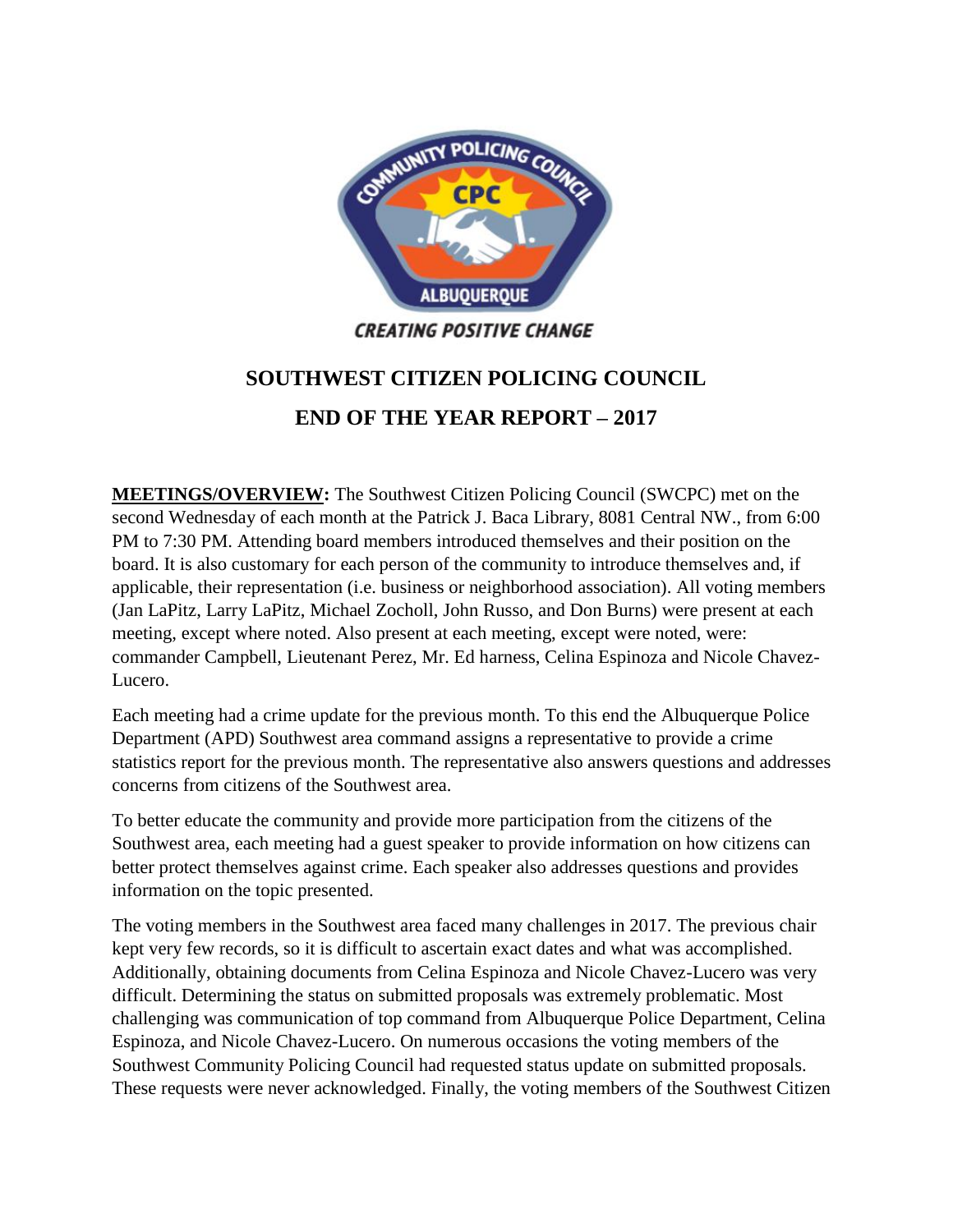Policing Council had requested meeting minutes for May, June and July. Numerous attempts at obtaining meeting minutes, via telephone messages and email, went unacknowledged.

Community participation and recruitment for voting members of the Southwest Citizens Policing Council was also very difficult. Sparking community interest was met with little or no response by the community. Members of neighborhood associations were encouraged to attend the month meetings. Other methods to encourage community participation was the use of Next Door, Facebook and the Citizens' Policing Council website. Citizen participation ranged from zero to five attending meetings. This topic was specifically addressed in detail (due to missing minutes exact dates are unknown). The voting members expressed on reason citizen participation was minimal was due to the location. It was theorized that being more central to neighborhoods and the community, more people might attend. A lengthy discussion on a change of venue was met with strong resistance from Nicole Chavez-Lucero. Nicole commented that new brochures were recently printed and that changing the venue would send a message that the council was not being transparent. It is worth noting, the voting council has no input on the brochures which contained information that was dated or inaccurate.

**January 2017:** Two voting board members were absent due to illness. No Quorum – no official business was conducted.

**February 2017:** New applicant, John Russo, was unanimously approved as a voting member of the Southwest Citizens Policing Council. Guest speaker Michelle Campbell, recently promoted to Commander, gave a comprehensive presentation on her vision of the Southwest area command and how members of the Citizen Policing Council can contribute to achieving goals. The commander also stated her ongoing efforts to assist the Citizens Policing Council achieve set goals through continued dialogue and cooperation. Albuquerque police Officers Commander Campbell and Toby Gallegos were removed as voting members of the board, per newly adapted guidelines, five members of the community were in attendance.

**March 2017:** Guest speaker, Celina Espinoza, presented an overview of the recent release of the fifth monitor's report. Ms. Espinoza answered questions from the community. Michael Zocholl was voted in as Chairperson of the board. There were two members of the community present.

**April 2017:** Guest speaker Shawn Willoughbe, current president of the Albuquerque Police Officers Association presented and overview of the APOA the views of the APOA on nonverified alarms. Officer Willoughby answered questions from citizens and voting members of the board. Voting members, Jan LaPitz, Larry LaPitz and Michael Zocholl competed the 12 week Citizens Police Academy (CPA) and received public acknowledgement with a certificate of completion. Four members of the community were in attendance.

**May 2017:** Scribe, Nicole Chavez-Lucero did not present meeting minutes.

**June 2017:** Scribe, Nicole Chavez-Lucero did not present meeting minutes.